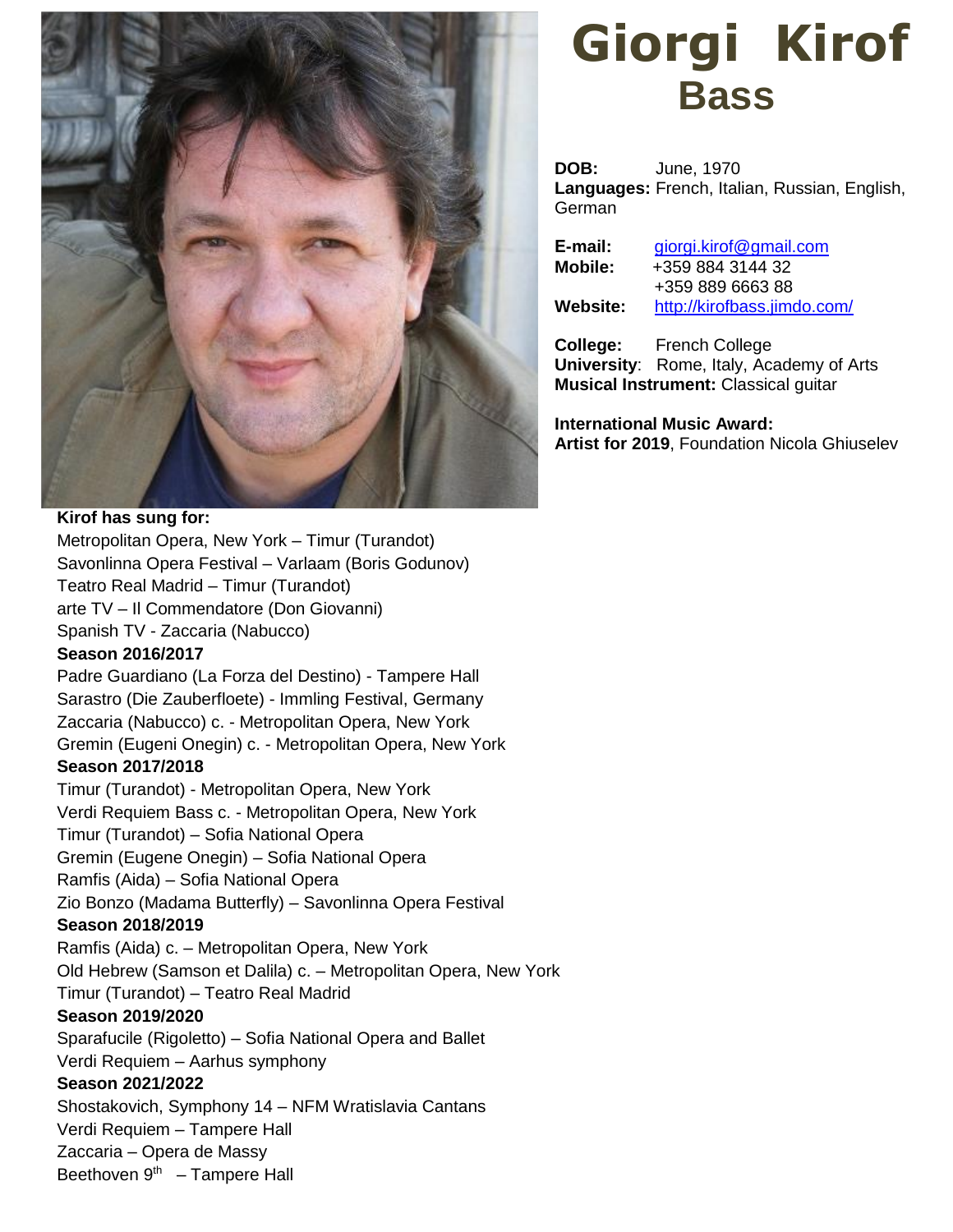### **Roles on Stage:**

### **G. Verdi:**

*Zaccaria* (2002, 2003, 2008, 2012, 2013, 2014, 2016, 2017, 2022) *Ferrando* (2004; 2005) *Sparafucile* (2001, 2002, 2003, 2004, 2014, 2019) *Ramphis* (2003, 2005, 2006, 2008, 2013, 2018, 2019) *Il Re* (2004, 2011, 2014) *Grande Inquisitore* (2002, 2003, 2008) *Fiesco* (2008, 2009, 2010, 2019) *Padre Guadiano (2016) Requiem (2017, 2019, 2021)*

**R. Wagner:** *Fafner* (2010; 2011; 2015)

**W.A. Mozart:** *Osmin* (2000; 2001) *Sarastro* (2002, 2016, 2019) *Il Commendatore* (2008; 2009; 2010, 2019)

**G. Rossini:** *Don Basilio* (2001; 2002; 2006; 2010)

**G. Puccini:** *Timur* (2006; 2010; 2014, 2017, 2018, 2019) *Zio Bonzo* (2007; 2012, 2018) **Angelotti** (2009)

**V. Bellini:** *Oroveso* (2007)

**G. Donizetti:** *Sir Talbot* (2011)

**Borodin:** *Kontchaak* (2010)

**P. Tchaikovski:** *Gremin* (2007; 2008, 2017, 2018)

**M. Mussorgsky:** *Varlaam (2015)* **Songs and Dances of Death** *(2018)*

**C. Saint-Saëns:** *Old Hebrew* (2018)

**D. Shostakovich: Symphony 14** *(2021)*

**Ludwig van Beethoven: Symphony 9** *(2022)*